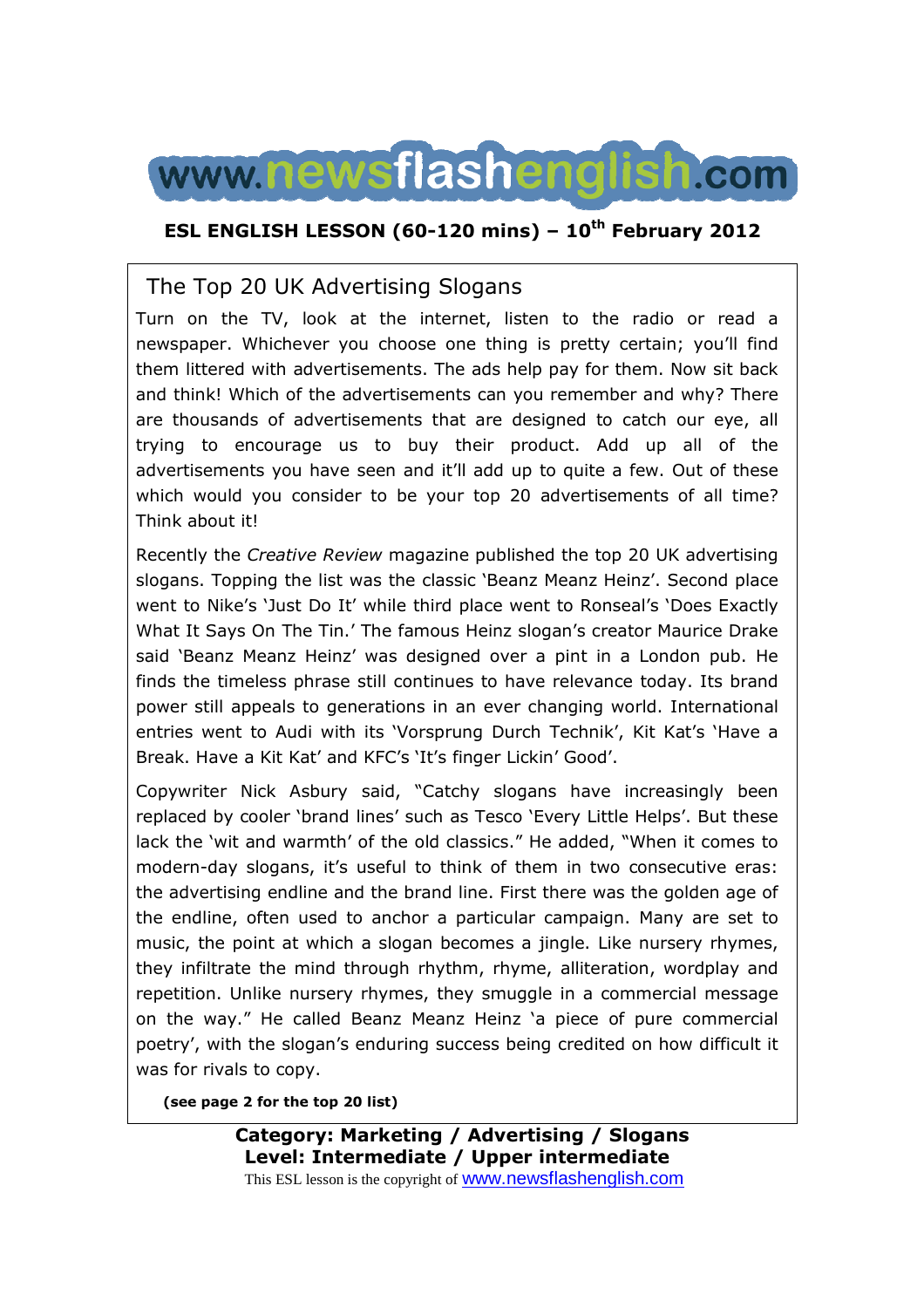### **The top 20 UK advertising slogans**

- 1) Beanz Meanz Heinz Heinz (1967)
- **2)** Just Do It Nike (1987)
- **3)** Does Exactly What It Says On The Tin Ronseal (1994)
- **4)** Make Love Not War various (1965)
- **5)** Every Little Helps Tesco (1993)
- **6)** Have a Break. Have a Kit Kat Kit Kat (1957)
- **7)** Vorsprung Durch Technik Audi (1982)
- **8)** Think Different Apple ( 1997)
- **9)** It is. Are You? The Independent (1986)
- **10)** It's Finger Lickin Good KFC (1950s)
- **11)** Say It With Flowers FTD (1917)
- **12)** Keep Calm and Carry On HM Gov (1939)
- **13)** It's The Real thing Coca Cola ( 1940)
- **14)** You Either Love It OR Hate It Marmite (1996)
- **15)** Because I'm Worth It L'Oreal (1971)
- **16)** Snap! Crackle! Pop! Kellogg's (1932)
- **17)** Never Knowingly Undersold John Lewis (1925)
- **18)** Liberte, Egalite, Fraternite France (1789)
- **19)** Refreshes The Parts Other Beers Cannot Reach Heineken (1973)
- **20)** No One Likes Us, We Don't Care Millwall FC (1970s)

FTD = Florists Delivery Group

HM = His Majesty's Government (The King's government) (Today it would be Her Majesty's = The Queen's government)

 $FC = Football club$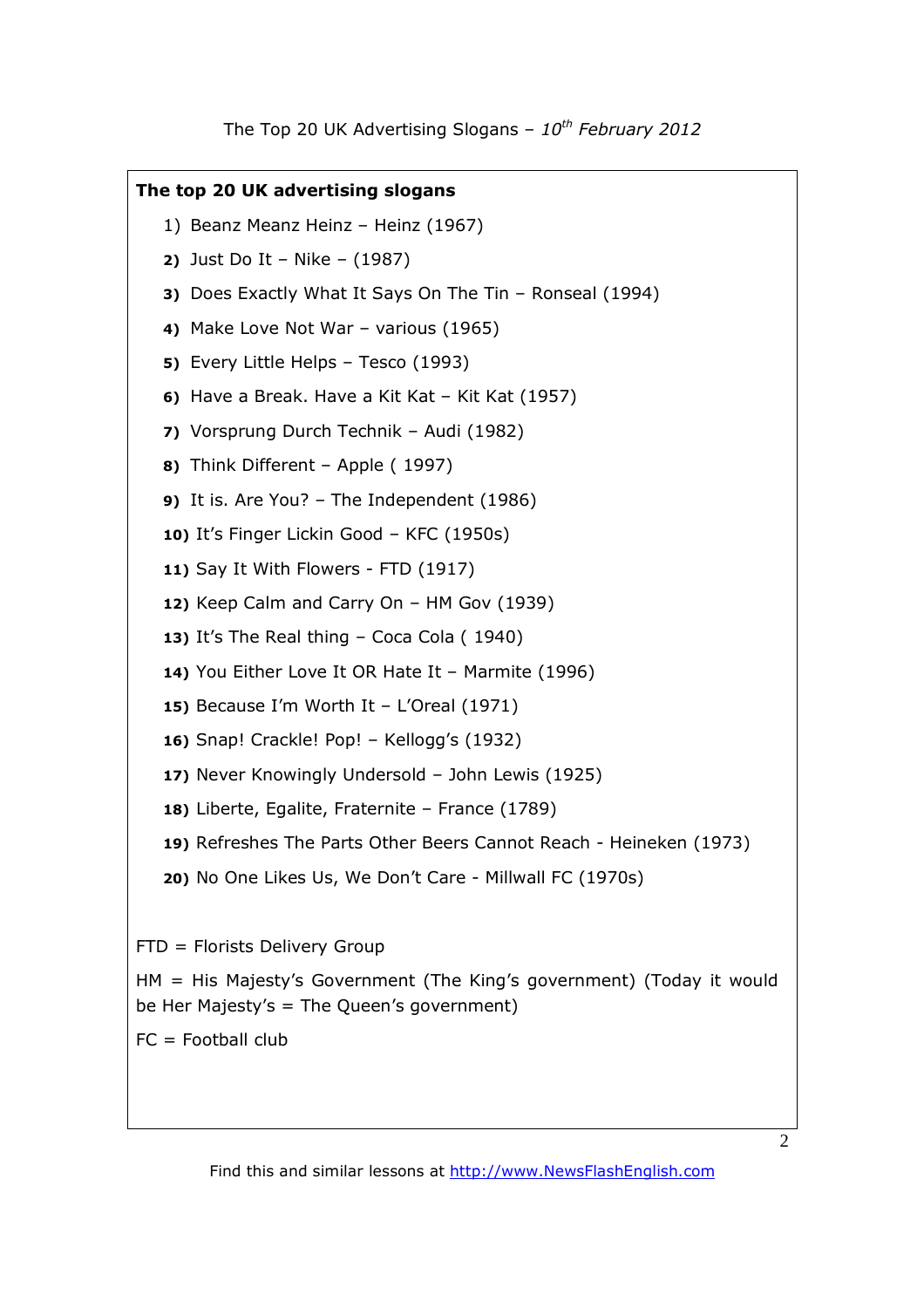# **FXFRCISES**

1. Top three adverts: What are your top three adverts? Go round the room swapping details with others.

2. Dictation: The teacher will read four to six lines of the article slowly and clearly. Students will write down what they hear. The teacher will repeat the passage slowly again. Self-correct your work from page one - filling in spaces and correcting mistakes. Be honest with yourself on the number of errors. Advise the teacher of your total number of errors. Less than five is very good. Ten is acceptable. Any more is room for improvement! More than twenty - you need to do some work!

3. Reading: The students should now read the article aloud, swapping readers every paragraph.

4. Vocabulary: Students should now look through the article and underline any vocabulary they do not know. Look in dictionaries. Discuss and help each other out. The teacher will go through and explain any unknown words or phrases.

5. The article: Students should look through the article with the teacher.

- a) What is the article about?
- b) What do you think about the article?

6. Top 5 advertising slogans: In pairs choose from the article your top five advertising slogans. Then add five more from your own country. Write them below. Discuss together.

| From the article | From your country |
|------------------|-------------------|
|                  |                   |
|                  |                   |
|                  |                   |
|                  |                   |
|                  |                   |

**The teacher** will choose some pairs to discuss their findings in front of the class.

7. Let's roleplay 1: In pairs/groups. One of you is the interviewer. The others are one of the following people. You are in the *Advert FM* radio studio in London. Today's interview is about: *The Top 20 UK Advertising Slogans.* 

|   | A famous adverts creator (choose one from article) |
|---|----------------------------------------------------|
|   | Someone from Creative Review magazine              |
|   | A TV advert executive                              |
| 4 | A journalist                                       |

8. Let's think! In pairs. On the board write as many words as you can to do with *Advertising slogans*. *One-two minutes.* Compare with other teams. Using your words compile a short dialogue together.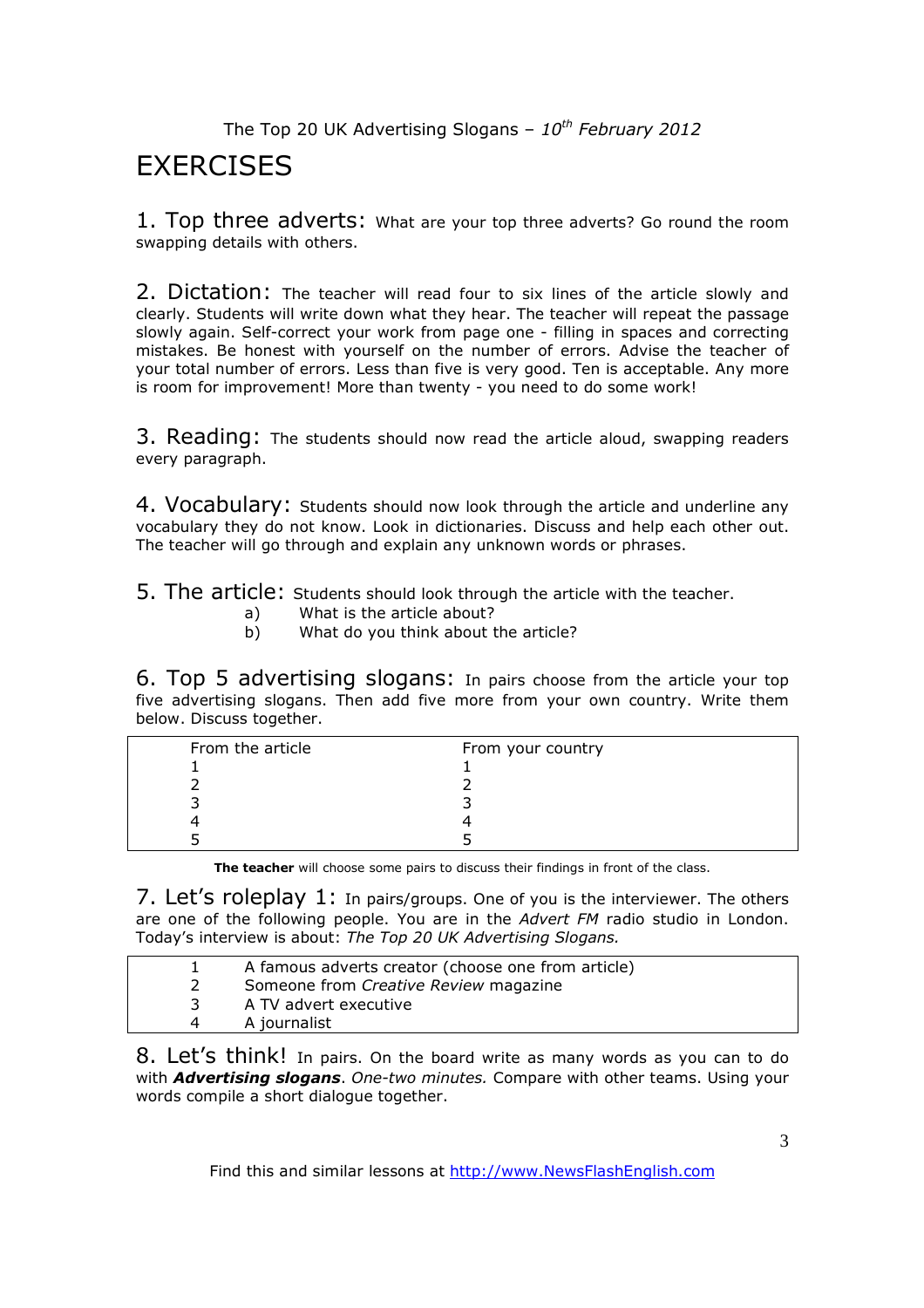9. Let's roleplay 2: In pairs. You are in a pub in London talking. You are with a friend. You are discussing an idea for a new advertising slogan when one or both of you suddenly hit on a brilliant idea - you think of a great advertising slogan – for a product you are working on. *5-minutes.* 

10. Let's do 'The Article Quiz': Have the students quiz each other in pairs. They score a point for each correct answer and half a point each time they have to look at the article for help. See who can get the highest score!

### **Student A**

- 1) Name the magazine.<br>2) What advertising slog
- 2) What advertising slogan is at No 1?
- 3) What advertising slogan is at No 20?
- 4) Who is Nick Asbury?<br>5) What is Tesco's sloga
- 5) What is Tesco's slogan? **Student B**
- 1) What is Kellogg's slogan?
- 2) Name the media outlets.
- 3) Name the car.
- 4) Name the beer.
- 5) What is a Kit Kat?

11. Lets make an advert! In pairs or small groups create one of the following:

| An advertising slogan                |
|--------------------------------------|
| A 30 second radio advert in English! |

**The teacher** will choose some pairs/groups to discuss their creation in front of the class.

12. Presentation: In pairs, groups or individually: Prepare in class or at home a two minute presentation on: *My top 10 advertising slogans…* Stand at the front of the class to give your presentation to the class. The class can vote on the best presentation. Class – After the presentations go through the good and weak points on each presentation. Learn from the results.

13. Let's write an e-mail: Write and send a 200 word e-mail to your teacher about*: My top 10 advertising slogans…* Your e-mail can be read out in class.

14. Sentence starters: Finish these sentence starters. Correct your mistakes. Compare what other people have written.

- a) The top 20
- b) My favourite advert \_\_\_\_\_\_\_\_\_\_\_\_\_\_\_\_\_\_\_\_\_\_\_\_\_\_\_\_\_\_\_\_\_\_\_\_\_\_\_\_\_\_\_\_\_
- c) I do not like \_\_\_\_\_\_\_\_\_\_\_\_\_\_\_\_\_\_\_\_\_\_\_\_\_\_\_\_\_\_\_\_\_\_\_\_\_\_\_\_\_\_\_\_\_\_\_\_\_\_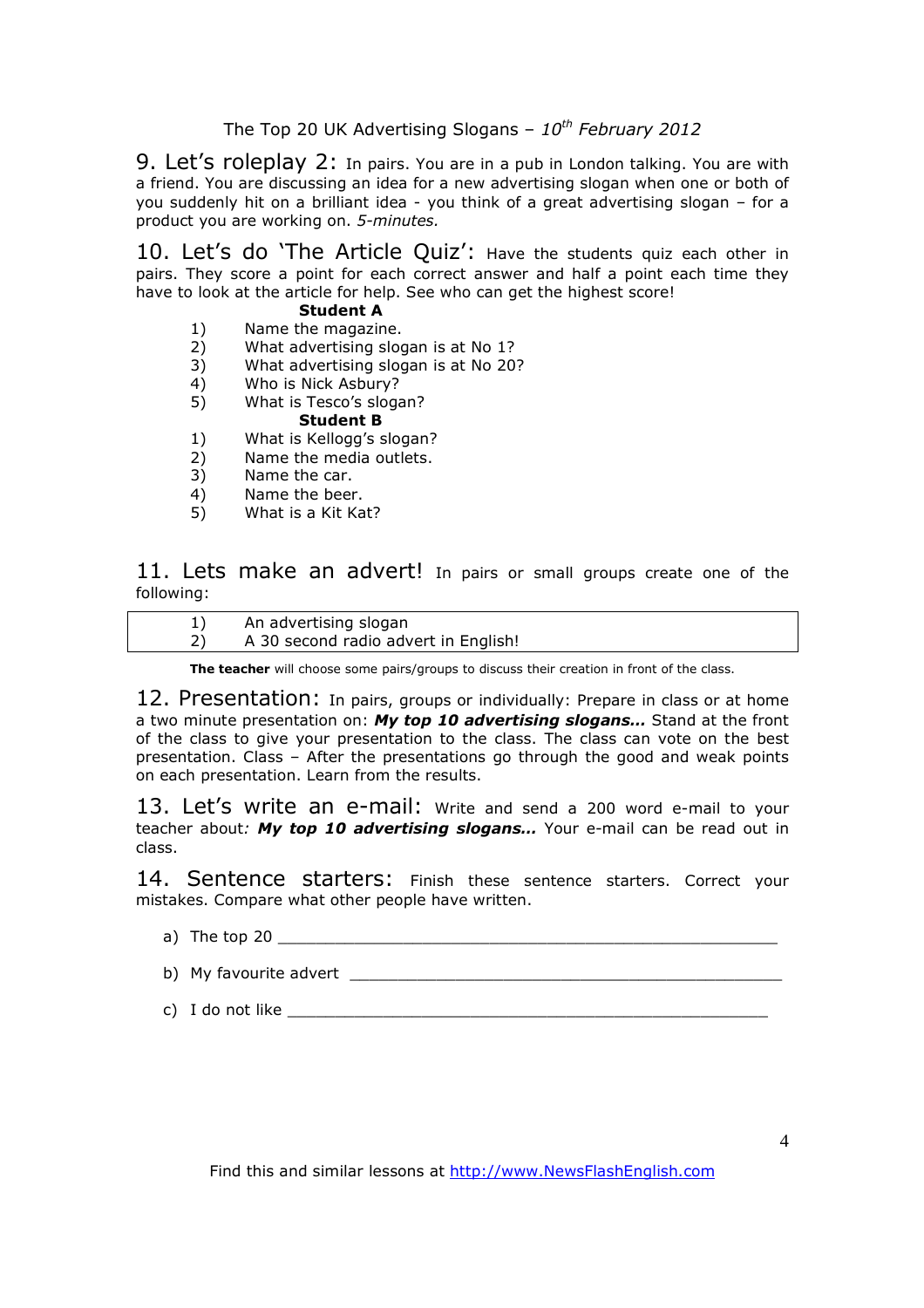# DISCUSSION

#### **Student A questions**

- 1) Did the headline make you want to read the article?<br>2) What is your favourite advertising slogan?
- What is your favourite advertising slogan?
- 3) What is the best advertising slogan?
- 4) What is your favourite advert made in your country?
- 5) What is your favourite international advertising slogan?
- 6) What do you think of most adverts you read?
- 7) Do adverts need to be eye-catching?
- 8) What makes a good advert?
- 9) What do you look for in an advert?
- 10) What nostalgic adverts do you like?

#### **Student B questions**

- 1) What do you think about what you read?
- 2) Have you learnt anything in today's English lesson?
- 3) Do you think advertising people think 'outside the box' for creating their new ideas?
- 4) Does watching an advert make you want to buy the product?
- 5) Do you think advertising slogans have changed over the years?
- 6) Is there a lot of money to be made from creating a good brand slogan?<br>
7) Why do you think Nike's 'Just do it' is so popular?
- Why do you think Nike's 'Just do it' is so popular?
- 8) Do you think Maurice Drake made a million from his famous catch phrase?
- 9) What advertising catchphrase would you come up with for this webpage? ( www.newsflashenglish.com )
- 10) Did you like this discussion?

# SPEAKING

Let's discuss! The top 10 advertising slogans in my country

*Allow 10-15 minutes – As a class / small groups / pairs / 1 to 1*

The top 10 advertising slogans from your country

The teacher can moderate the session.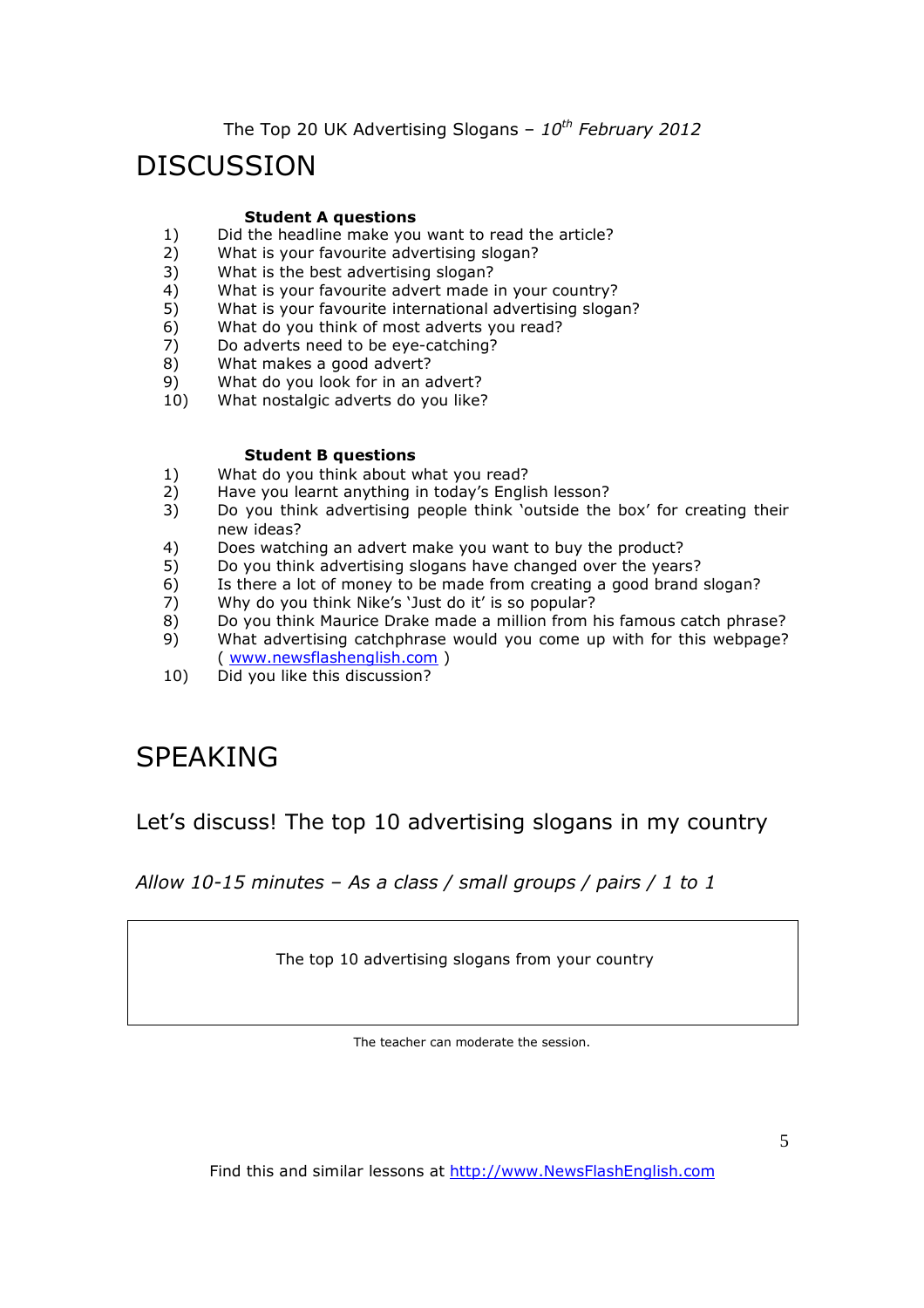# GAP FILL: READING:

*Put the words into the gaps in the text.* 

### The Top 20 UK Advertising Slogans

*magazine*

Turn on the TV, look at the (1)\_\_\_\_\_, listen to the radio or read a newspaper. Whichever you choose one thing is pretty certain; you'll find them (2) \_\_\_\_\_ with advertisements. The ads help pay for them. Now sit back and think! Which of the advertisements can you (3) and why? There are thousands of advertisements that are designed to (4)\_\_\_\_\_ our eye, all trying to (5)\_\_\_\_\_ us to buy their product. Add up all of the advertisements you have seen and it'll add up to quite a few. Out of these which would you consider to be your top 20 advertisements of all time? Think about it! Recently the *Creative Review* (6)\_\_\_\_\_ published the top 20 UK advertising slogans. Topping the list was the (7) The 'Beanz Meanz Heinz'. Second place went to Nike's 'Just Do It' while third place went to Ronseal's 'Does Exactly What It Says On The Tin.' *littered internet remember classic encourage catch*

The famous Heinz slogan's creator Maurice Drake said 'Beanz Meanz Heinz' was designed over a pint in a London pub. He finds the timeless phrase still continues to have relevance today. Its brand power still appeals to generations in an ever changing world. International entries went to Audi with its 'Vorsprung Durch Technik', Kit Kat's 'Have a Break. Have a Kit Kat' and KFC's 'It's finger Lickin' Good'. Copywriter Nick Asbury said, "Catchy slogans have increasingly been replaced by cooler 'brand lines' such as Tesco 'Every Little Helps'. But these lack the '(1)\_\_\_\_\_\_\_\_\_\_\_\_\_\_\_\_\_\_\_\_\_ and warmth' of the old classics." He added, "When it comes to modern-day slogans, it's useful to think of them in two consecutive eras: the advertising endline and the brand line. First there was the golden age of the  $(2)$ <sub>\_\_\_\_</sub>, often used to anchor a particular campaign. Many are set to music, the point at which a  $(3)$  becomes a  $(4)$  . Like nursery rhymes, they infiltrate the mind through rhythm, rhyme, alliteration, wordplay and (5)\_\_\_\_\_. Unlike nursery rhymes, they smuggle in a commercial (6)\_\_\_\_\_ on the way." He called Beanz Meanz Heinz 'a piece of pure commercial (7)\_\_\_\_\_', with the slogan's enduring success being credited on how difficult it was for (8)\_\_\_\_\_ to copy.

*jingle poetry wit slogan message endline*

*rivals*

*repetition*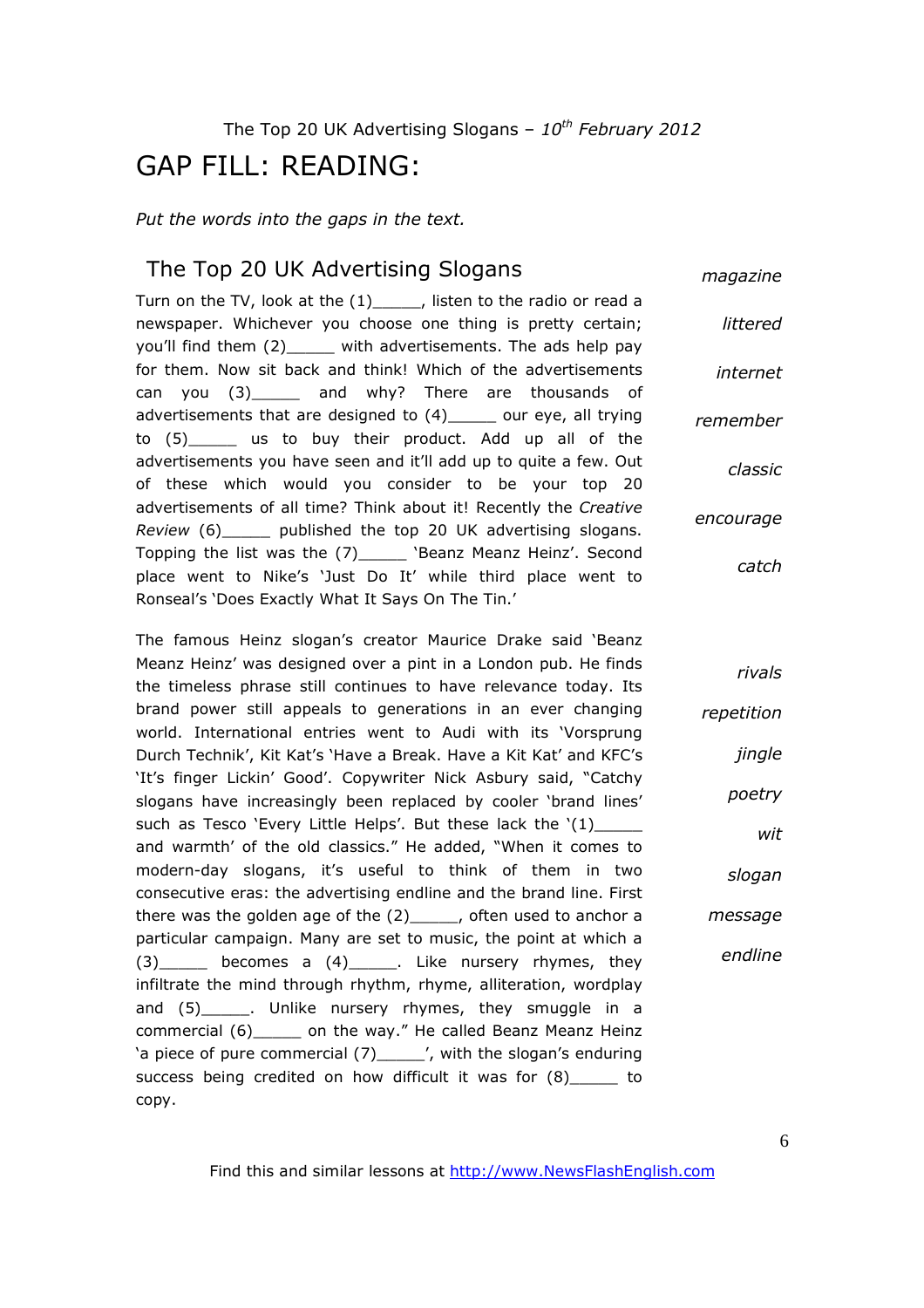## GRAMMAR

Put the words into the gaps in the text.

### The Top 20 UK Advertising Slogans

*why*

Turn on the TV, look at the internet, listen to the radio or read a newspaper. Whichever you choose one thing is pretty certain; you'll find them littered with advertisements. The ads help pay (1)\_\_ them. Now sit back and think! Which of the advertisements (2)\_\_ you remember and (3)\_\_? There are thousands of advertisements that are designed to catch (4) eye, all trying to encourage us to buy their product. Add up all of the advertisements you have seen (5)\_ it'll add up to quite a few. Out of these which would (6) consider to be your top 20 advertisements of all time? Think about it! Recently the *Creative Review* magazine published the top 20 UK advertising slogans. Topping (7)\_\_ list was the classic 'Beanz Meanz Heinz'. Second place went to Nike's 'Just Do It' while third place went to Ronseal's 'Does Exactly What It Says On The Tin.' *our can for and the you*

The famous Heinz slogan's creator Maurice Drake said 'Beanz Meanz Heinz' was designed over a pint in a London pub. He finds the timeless phrase still continues to have relevance today. Its brand power  $(1)$  appeals to generations in an ever changing world. International entries went to Audi with its 'Vorsprung Durch Technik', Kit Kat's 'Have a Break. Have a Kit Kat' and KFC's 'It's finger Lickin' Good'. Copywriter Nick Asbury said, "Catchy slogans have increasingly been replaced by cooler 'brand lines' (2) Tesco 'Every Little Helps'. But (3) lack the 'wit and warmth' of the old classics." He added,  $"(4)$  it comes to modern-day slogans, it's useful to think of (5)\_\_ in two consecutive eras: the advertising endline and the brand line. First there was the golden age of the endline, often used to anchor a particular campaign.  $(6)$  are set to music, the point at  $(7)$  a slogan becomes a jingle. Like nursery rhymes, (8) infiltrate the mind through rhythm, rhyme, alliteration, wordplay and repetition. Unlike nursery rhymes, they smuggle in a commercial message on the way." He called Beanz Meanz Heinz 'a piece of pure commercial poetry', with the slogan's enduring success being credited on how difficult it was for rivals to copy. *when such as they them these which many*

*still*